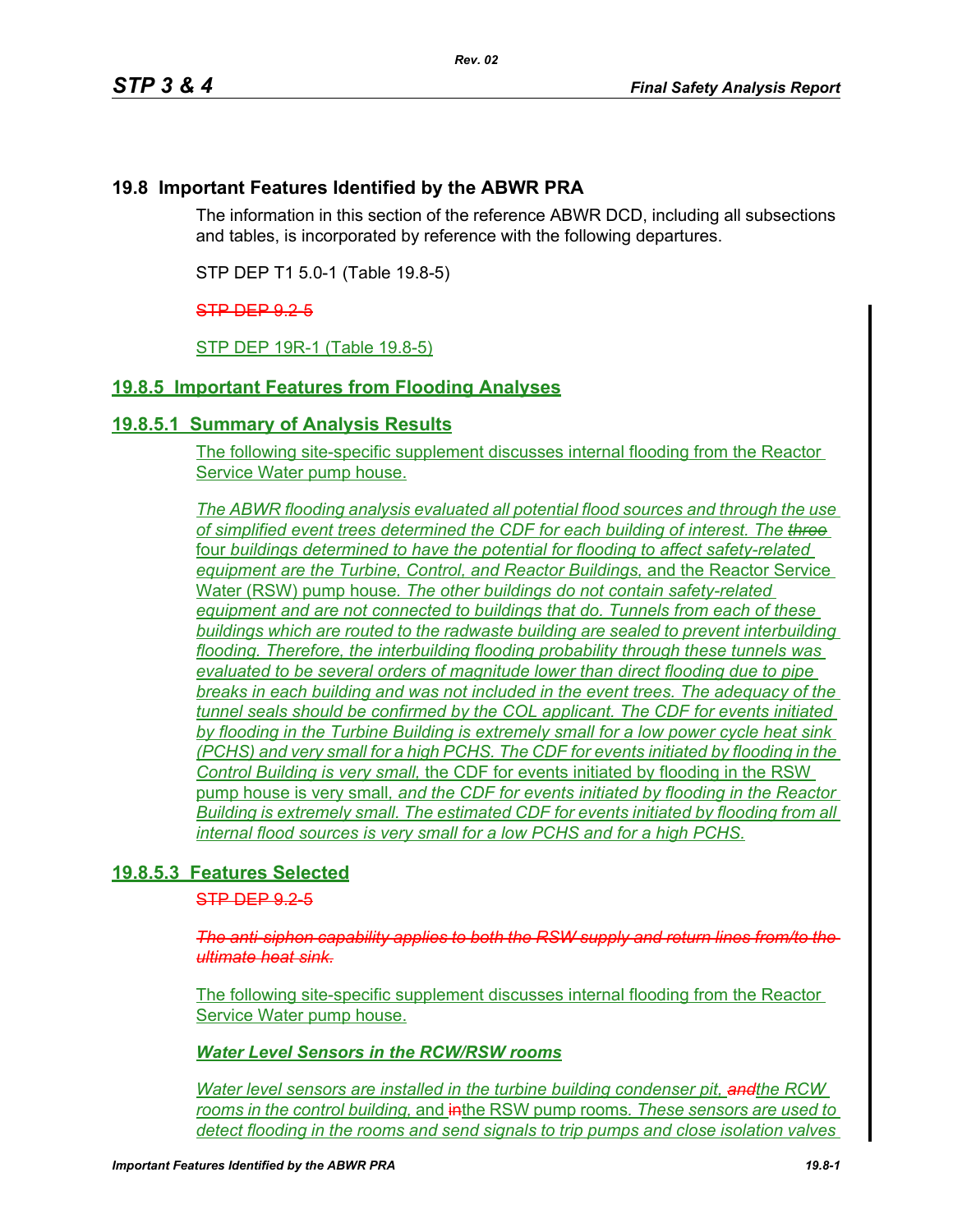*in the affected systems. The sensors are arranged in a two-out-of-four logic. The control building* and the RSW pump house *has*have *two sets of sensors (lower and upper)* which measure the water level using diverse means to eliminate the potential *for common cause failures. The sensors also send signals to the control room to alert the operator to a potential flooding condition so that appropriate manual actions can be taken to isolate the flooding source.*

*Rev. 02*

STP DEP 19R-1

*Anti-siphon Capability*

*The reactor service water (RSW) system contains anti-siphon capability (e.g.,vacuum breakers, air break) to stop flooding in the event of a break in a RSW line in the reactor component cooling water (RCW) rooms in the control building. The antisiphon capability will terminate RSW flow if the RSW pumps are tripped but the isolation valves in the affected division fail to close. The anti-siphon capability applies to both the RSW supply and return lines from/to the ultimate heat sink.*

STP DEP 19R-1

#### *Ultimate Heat Sink*

*The ultimate heat sink will be designed such that water cannot gravity drain to the*  control building. in excess of the allowed 4000 meters of RSW pipe from the isolation *valves in the pump house (2000 meters each for supply and return).*

#### *RSW System*

*A maximum of 4000 meters of RSW piping is allowed between the RSW isolation valves at the pump house and the control building (2000 meters each for supply and return).*

The following site-specific supplement discusses internal flooding from the Reactor Service Water pump house.

## *Floods Originating in Turbine, Control,and* **or** *Reactor Buildings,* **or the RSW Pump House**

*The screening analysis indicated that the flooding analysis only needed to address internal flooding from sources in the Turbine, Control, and Reactor Buildings,* and the RSW Pump House. *Other buildings do not contain equipment that can be used to achieve safe shutdown and flooding in those buildings cannot propagate to buildings which contain safe shutdown equipment. Although flooding originating in the Turbine Building could propagate through the Service Building and potentially enter the Control or Reactor Buildings if watertight doors fail or are left open, the analysis does not consider flooding to originate in the Service Building. The analysis addresses the potential for propagating of flooding through the Service Building.*

STP DEP T1 5.0-1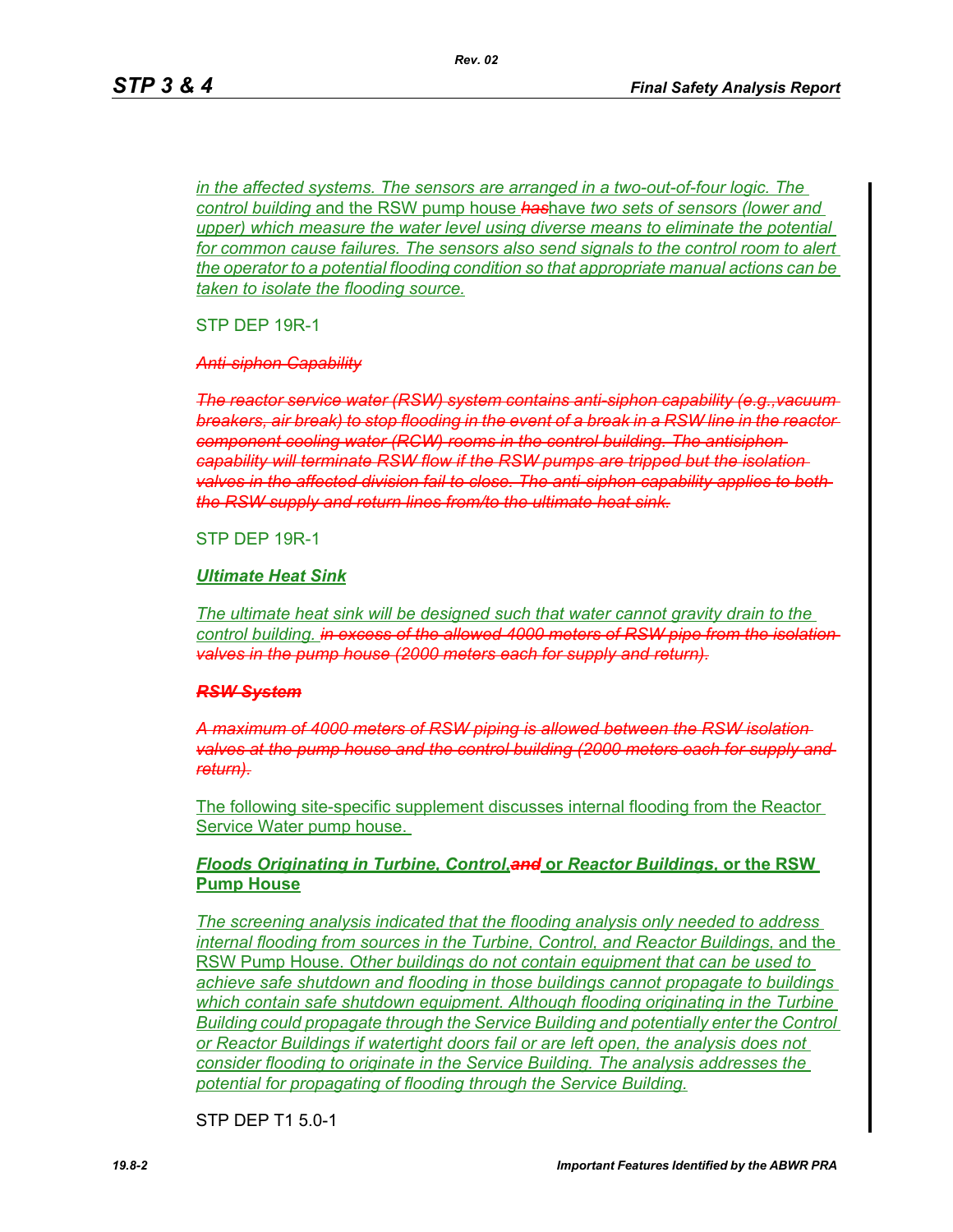# **Operator Check Watertight Doors are Dogged**

*The flooding analysis assumes that all watertight doors* except the normally-open main control room access door, *are closed and dogged to prevent floods from propagating from one area to another* or from outside to the inside*. The watertight doors are alarmed to alert security personnel that a watertight door is open but, with the exception of the watertight doors in the RSW pump house, will not alarm to indicate that a door is not dogged. To guard against a door being left undogged, operators should check the doors every shift to assure that they are closed and dogged. The watertight doors in the RSW pump house are alarmed if open or if left undogged.* All plant entrance doors located below the maximum flood level are provided with watertight doors or other watertight barriers. The equipment access entrances to the emergency diesel generator rooms are provided with watertight blocks that are only removed for necessary maintenance.

## **Building Entrance Elevation**

Entrance to all plant buildings is located at an elevation at least one foot flood elevation expected from the probable maximum precipitation. With the pla entrances located at that elevation, many external flood sources can consideration since water cannot enter plant buildings.

#### **View of the Main Cooling Reservoir**

Plant buildings are located such that security personnel will have a clear and unobstructed view of the main cooling reservoir. Having such a view allows for prompt notification of the main control room so that the normally-open watertight door to the main control room can be closed before failure of the main cooling reservoir could be expected to threaten the plant. The area between the plant and the main cooling reservoir is lighted so that clear views are provided at night.

## **Operator Actions to Ensure Integrity Against External Floods**

In addition to having unobstructed views of the main cooling reservoir, security personnel will be trained to alert the main control room immediately to any indication of main cooling reservoir failure. On such notification, personnel in the main control room will ensure that the access door is closed immediately. Also, all external doors located below the maximum flood level will be closed and verified on notification of any upstream dam failures. The emergency procedures for Severe External Flooding ensure that watertight barriers are in place and external opening sandbagged prior to the arrival on site of high water levels from external flooding (COM 19.9-3).